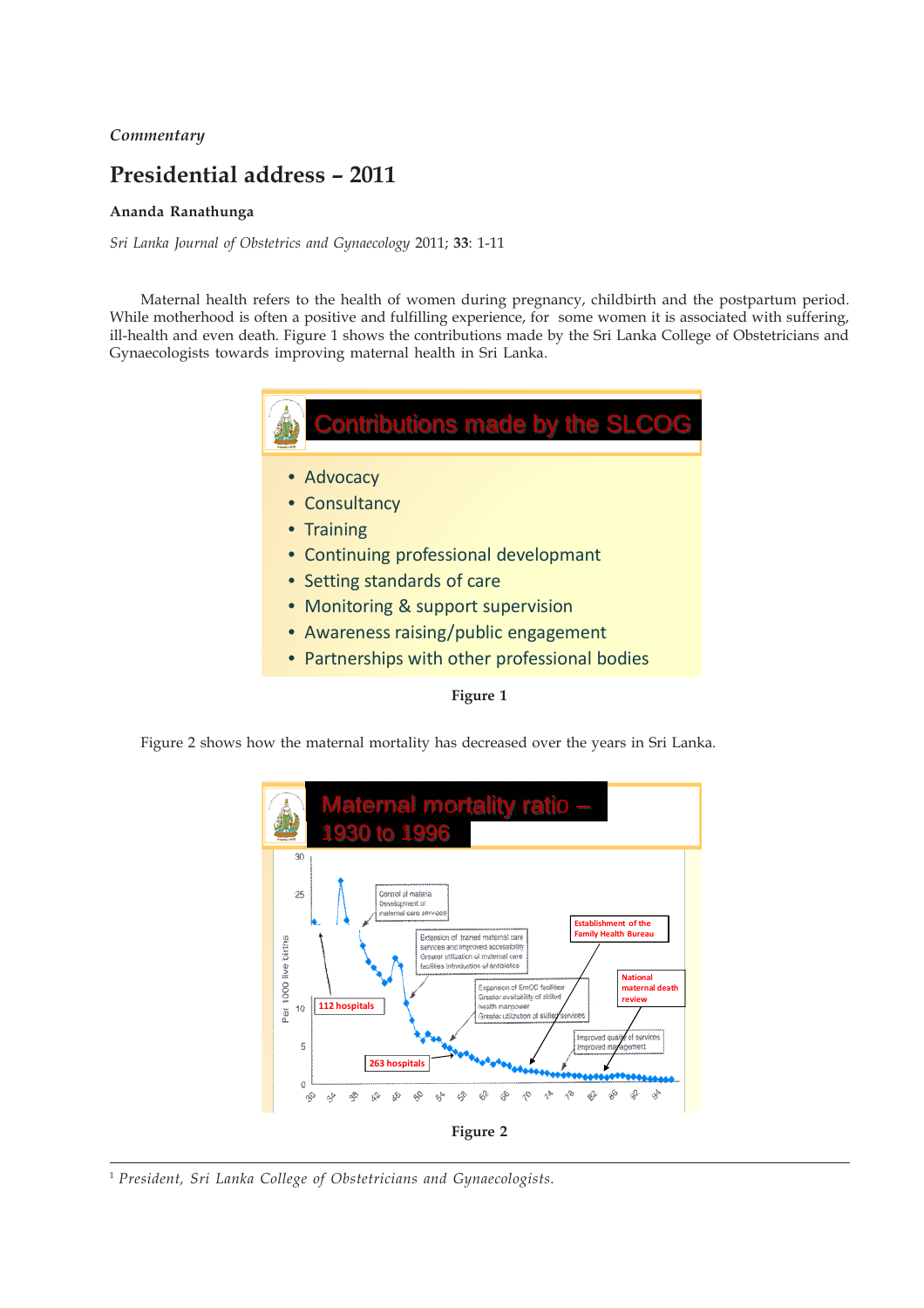Sri Lanka enjoys a reasonable position in the world map in relation to maternal mortality. Figure 3 shows maternal mortality ratio by country and here Sri Lanka is among the second best group.



**Figure 3**

Sri Lanka has achieved this low maternal morbidity and mortality due to sheer commitment and dedication of care givers. High antenatal clinic attendance and high institutional deliveries contributed to the lowering of the maternal morbidity and mortality. The credit should go to the field staff in the community and the Family Health Bureau who supervises and guide them. Most of these deliveries take place in the consultant based units where college members serve. The services provided with limited facilities by them should be greatly appreciated. Figure 4 shows how base, provincial and teaching hospitals are scattered in Sri Lanka.



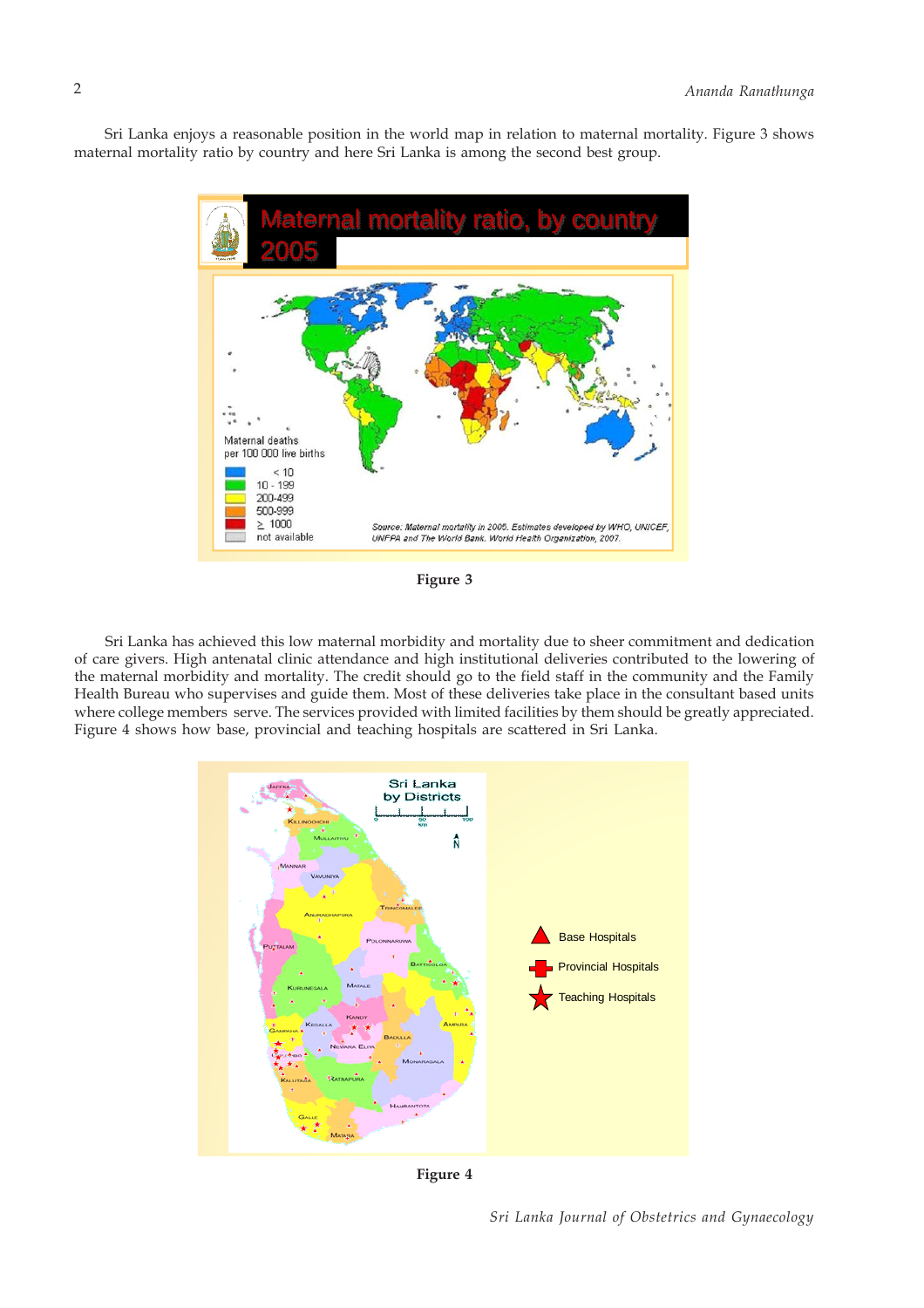However, the maternal mortality rate (MMR) has remained somewhat static over the past couple of years as shown in Figure 5.



**Figure 5**

Main causes of maternal deaths remain more or less the same in the recent past. Figures 6 and 7 shows how the major causes of maternal deaths have contributed to the MMR over the past two decades.



**Figure 6**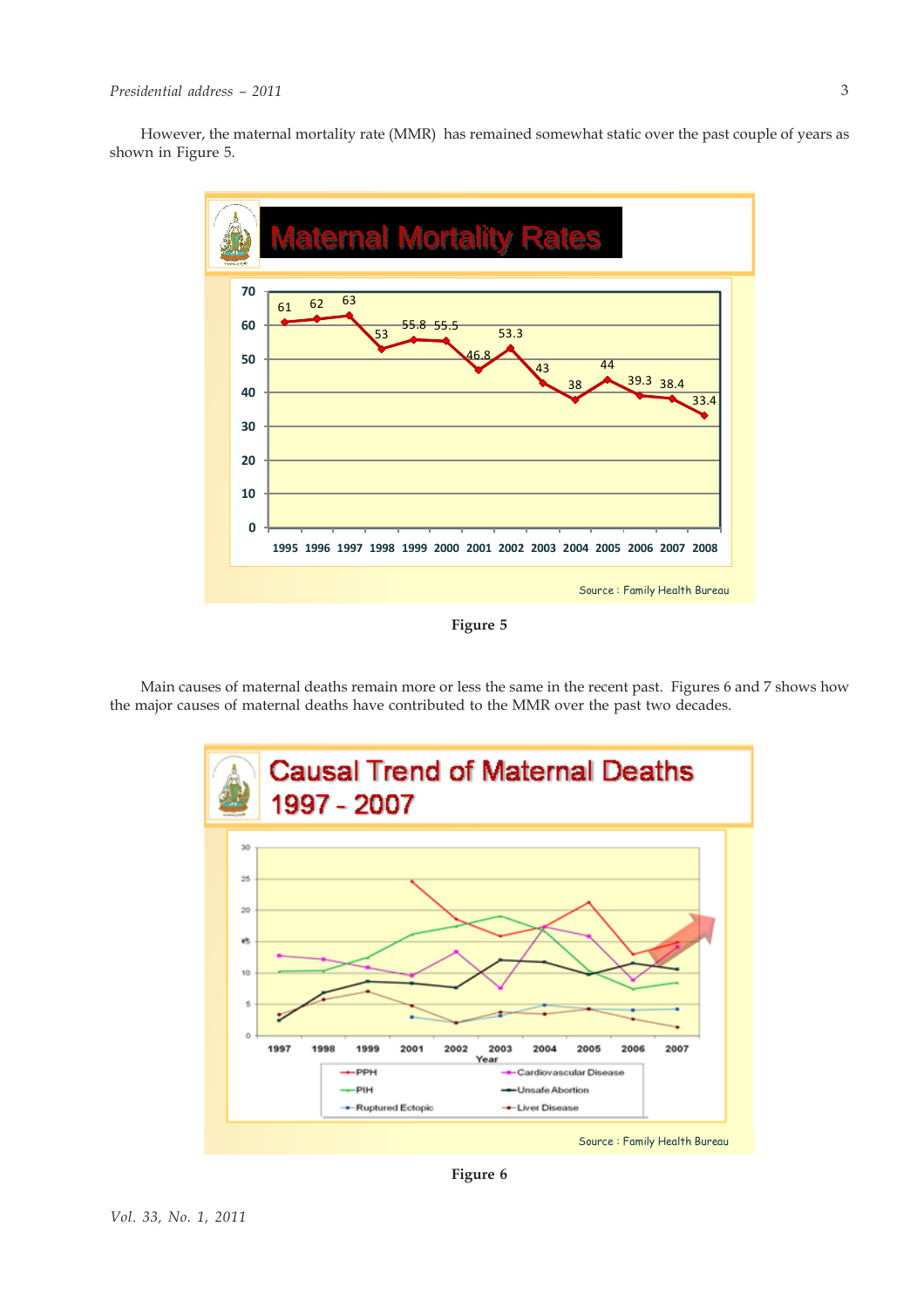|  |                |                             | Maternal deaths in the last decade |                          |                      |                             |                             |
|--|----------------|-----------------------------|------------------------------------|--------------------------|----------------------|-----------------------------|-----------------------------|
|  |                | 1996                        | 2003                               | 2004                     | 2005                 | 2007                        | 2008                        |
|  | <b>MMR</b>     |                             | 41/100,000                         | 38/100,000               | 44/100,000           | 38.4/100,000                | 33.4/100,000                |
|  | 1              | <b>PPH</b>                  | PIH                                | <b>PPH</b>               | <b>PPH</b>           | <b>PPH</b>                  | <b>PPH</b>                  |
|  | $\mathfrak{D}$ | PIH                         | PPH                                | PIH                      | PIH                  | Heart<br><b>Disease</b>     | Heart<br><b>Disease</b>     |
|  | 3              | Septic<br>Abortion          | Septic<br>Abortion                 | Heart<br><b>Diseases</b> | Septic<br>Abortion   | Septic<br>abortion          | Septic<br>Abortion          |
|  | 4              | Puerperal<br>Sepsis         | Heart<br><b>Disease</b>            | Septic<br>Abortion       | Ectopic<br>pregnancy | PIH                         | Medical<br><b>Disorders</b> |
|  | 5              | Ectopic<br>pregnancy        | Am FI/Pul<br>embolism              | Ectopic<br>pregnancy     | Am Fl<br>Embolsm     | Medical<br><b>Disorders</b> | Obs<br>Sepsis               |
|  | 6              | Complicatio<br>ns of labour | Puerperal<br><b>Sepsis</b>         | <b>Liver</b><br>disease  | Medical<br>disorders | Am Fl/Pul<br>embolism       | Am Fl/Pul<br>embolism       |

**Figure 7**

It is important to look into the ways to bring down the maternal morbidity and mortality rate further. New strategies need to be developed to improve further. Analysis of maternal deaths according to the three delays model shows that the care given in the institution and in labour could be further improved. This is to minimize the maternal deaths related to the 3rd delay. Figure 8 shows the percentages of delay in each category.



**Figure 8**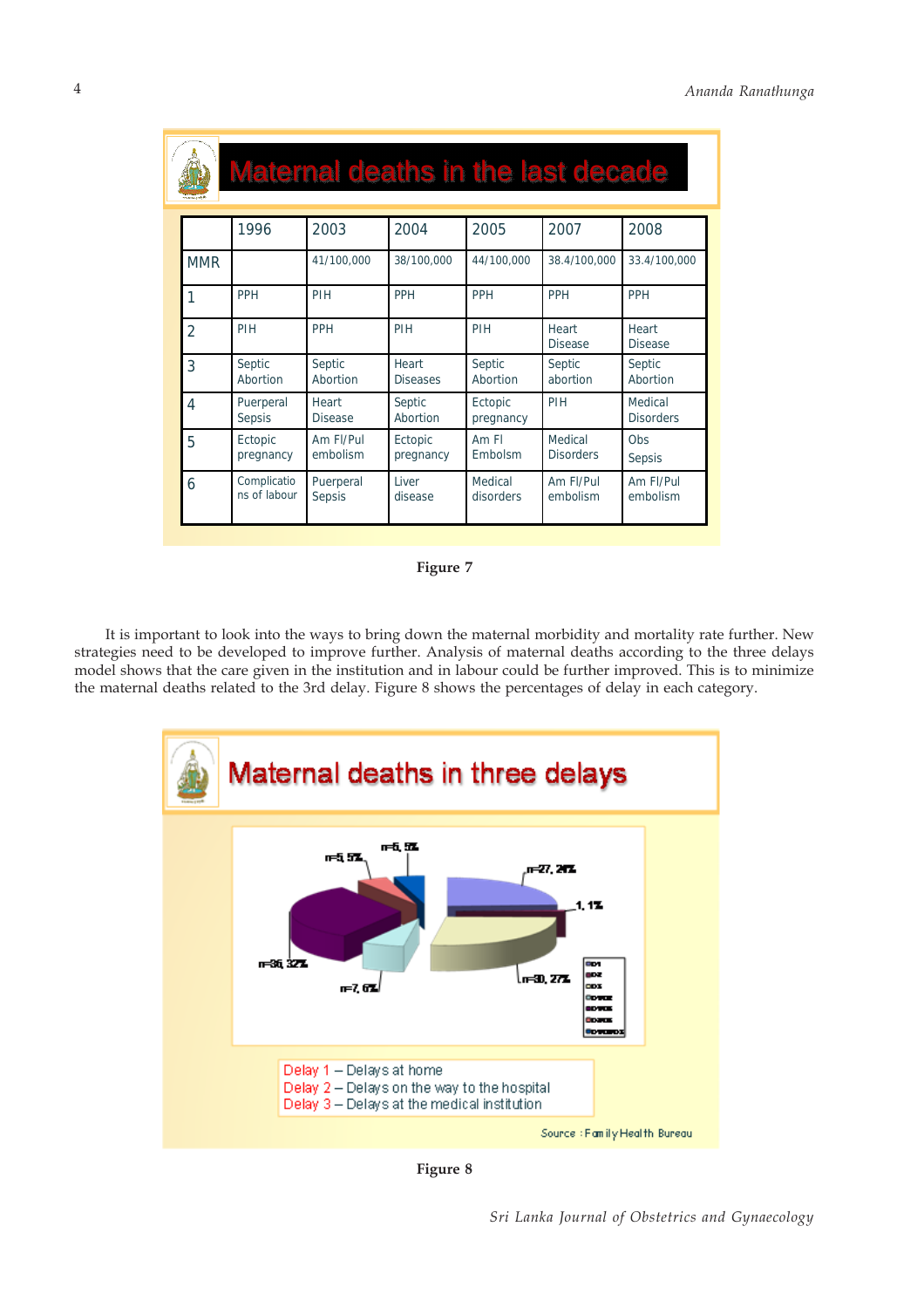The increasing rates of caesarean sections (CS) and the related long term complications over the past two decades are of some concern. Figure 9 shows how the caesarean section rates have been increasing over the past years.

|                        | <b>Cesarean Section rates in Srilanka</b> |  |  |  |  |  |
|------------------------|-------------------------------------------|--|--|--|--|--|
|                        |                                           |  |  |  |  |  |
|                        |                                           |  |  |  |  |  |
| • Government Hospitals |                                           |  |  |  |  |  |
| $-1998$                | 13.3 percent                              |  |  |  |  |  |
| $-2003$                | 20.0 percent                              |  |  |  |  |  |
| $-2007$                | 31.0 percent                              |  |  |  |  |  |
| $-2009$                | 31.0 percent                              |  |  |  |  |  |
|                        |                                           |  |  |  |  |  |
| • Private Hospitals    |                                           |  |  |  |  |  |
| $-2003$                | 50 percent                                |  |  |  |  |  |
| $-2009$                | $60 - 70$ percent                         |  |  |  |  |  |
|                        |                                           |  |  |  |  |  |



Another area which needs focusing is gynaecological cancer and related morbidity and mortality.

Keeping the above facts in mind it is important to strengthen the CPD activities to address these main issues during the coming year.

- 1. Reduce maternal morbidity and mortality related to antepartum and intrapartum management.
- 2. Adopt strategies to reduce CS rates.
- 3. Address the unmet need for contraception, unwanted pregnancy leading to an unsafe abortion and its complications.
- 4. Reduce deaths related to gynaecological cancer. Special emphasis on cervical cancer where we can take action to prevent and control disease and complications.

Most maternal deaths are avoidable, as the health care solutions to prevent or manage the complications are well known. Since complications are not predictable, all women need care from skilled health professionals, especially at birth, when prompt decision making and rapid treatment can make the difference between life and death.

These women are seen and assessed by the intern medical officers and the middle grade officers (Registrar or the SHO's). Registrar is a postgraduate trainee and going through a structured training programme working with a carreer goal. Majority of them have good theoretical knowledge as well as surgical experience. However, some of the SHOs may not have sound theoretical knowledge. Their surgical experience also may be inadequate. Global Survey Asia 2007 showed that SHOs perform 72.7% of the caesarean operations. Figure 10 shows the analysis of the skill level of the operator in CSs.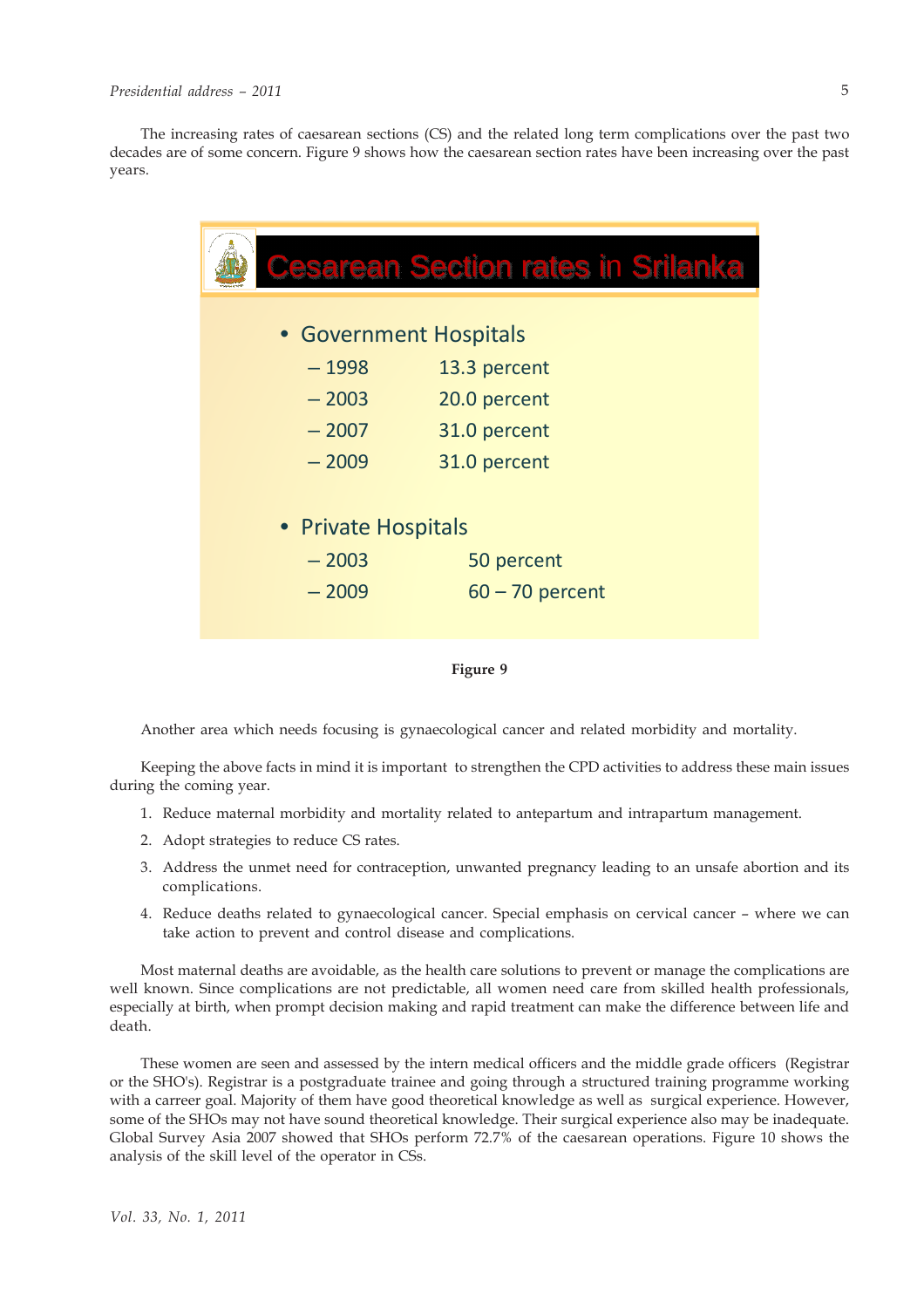# **Personwho attended Caesarean sections Frequency Percent** OBGYN specialist  $|_{413}$   $|_{8.9}$ Registrar postgrduate MD trainee  $856$  18.4 SHO  $3404$  72.7 Total 100.0 erson who attended Caesarean sections

*Source : Global Survey Asia ,Sri Lanka 2007,unpublished*

#### **Figure 10**

Improving the skill level of the least trained category may help to further improve the maternal mortality rate. Therefore we propose to have training modules mainly for SHOs in:

Intrapartum management, with special emphasis on maintaining partogram

Emergency obstetric care

Correct Interpretation of CTG

Hands on training to improve surgical skills

WHO recognizes the quality improvement among the middle grade health professionals in view of

Infection control

Surgical safety

Blood transfusion safety

Importance of risk management in a more organized manner should be recognized. We have to develop a safety culture including recognizing, reporting, learning and evaluating.

*"Quality is never an accident. It is always the result of high intention, sincere effort and intelligent direction"*

Training in management of labour and correct interpretation of CTGs will reduce the prolong labour, obstetric sepsis and associated complications. It will also reduce unnecessary caesarean sections.

Training in surgical skills will improve the quality of surgery done as well as reduce the complications.

PPH management using condom tamponade will be life saving. It saves a lot of money too by utilizing low cost methods and avoiding major surgery. As shown in picture 1 articulating a condom catheter is a simple procedure.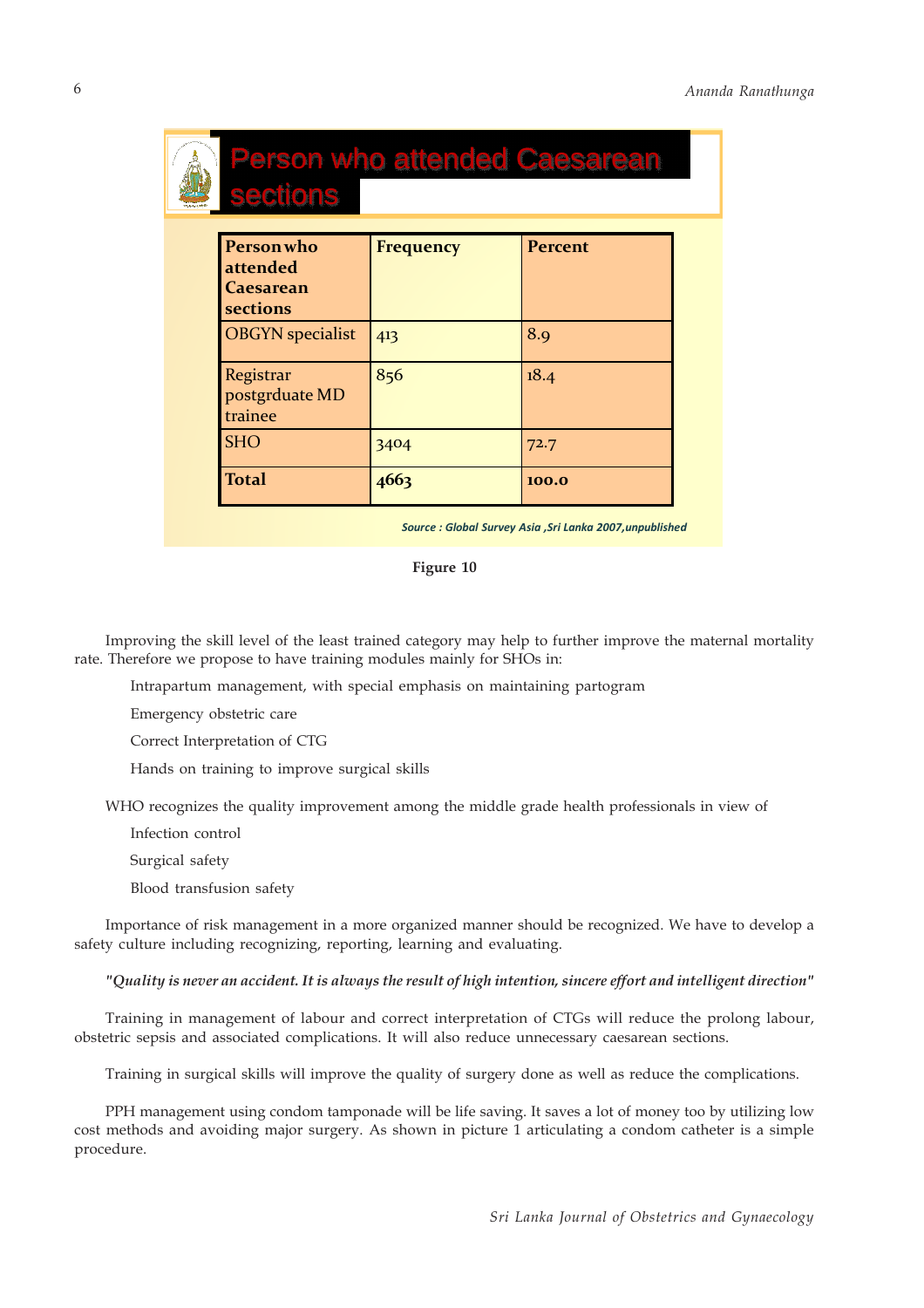

**Picture 1**

*"I believe through learning and application of what you learn, you can solve any problem, overcome any obstacle and achieve any goal that you can set for yourself." – Brian Thomas*

## **Safe Motherhood Programmes**

Training sessions for peripheral staff as safe motherhood programmes are important. Identified areas with high maternal mortality should be selected to conduct these workshops.

Sepsis following unsafe abortions has remained a leading cause of maternal deaths. Figure 11 shows a detailed analysis of causes of death in year 2008.



**Figure 11**

7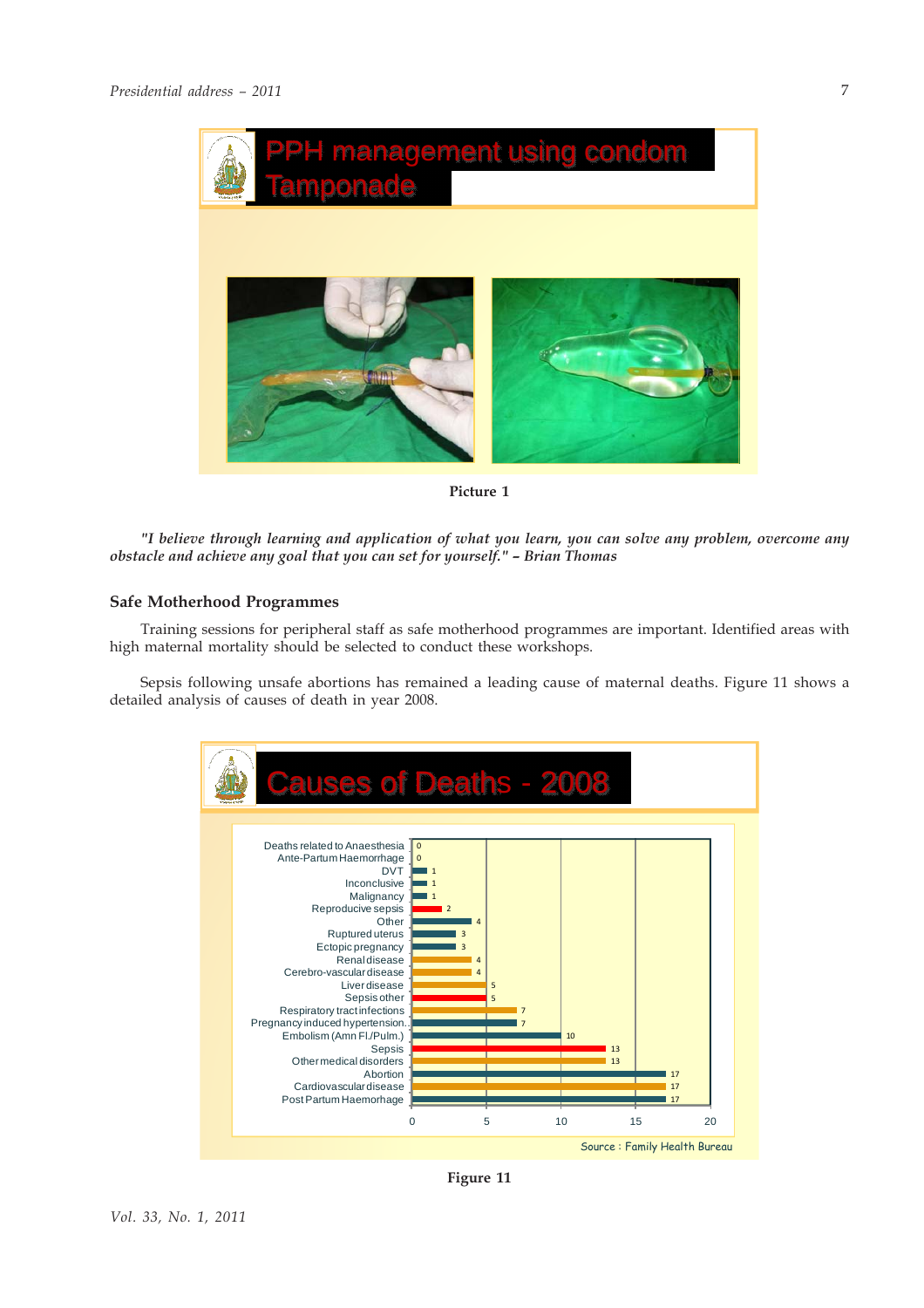*"The first step for avoiding maternal deaths is to ensure that women have access to family planning and safe abortion. This will reduce unwanted pregnancies and unsafe abortions."*

As abortions are not legalized in Sri Lanka we cannot do much in terms of providing safe abortions. Family planning services should be freely accessible to all.

Present family planning clinics in hospitals are held once weekly or fortnightly for one session from 8 am to 12 noon. Few from 8 am to 4 pm.

Most of the field family planning clinics are held for half a day weekly, fortnightly or monthly which is highly unsatisfactory.

As most of the mothers deliver in hospitals they prefer to come to hospital for family planning advise, insertion of IUCD, insertion of implants etc. These clinics sould function from 8 am to 4 pm including the lunch hour. That means even during hospital visiting hours this clinic can offer services. It is important to have dedicated staff and a dedicated place in the hospital to conduct the clinic.

#### **Family Planning Clinic at the Castle Street Hospital for Women**

Figure 12 shows how the Family Planning Clinic at the Castle Street Hospital for Women has become popular over the past decade.





Figure 13 shows how the different procedures have become popular in this Clinic over the past years. This clinic also functions as a subfertility clinic (performing IUI and counselling) and as a well woman clinic offering cancer screening, pap smear, transvaginal and abdominal scanning services. It provides emergency contraceptive advice. All teaching hospitals, general hospitals and district general hospitals could establish family planning clinics of this nature with dedicated staff to offer these facilities.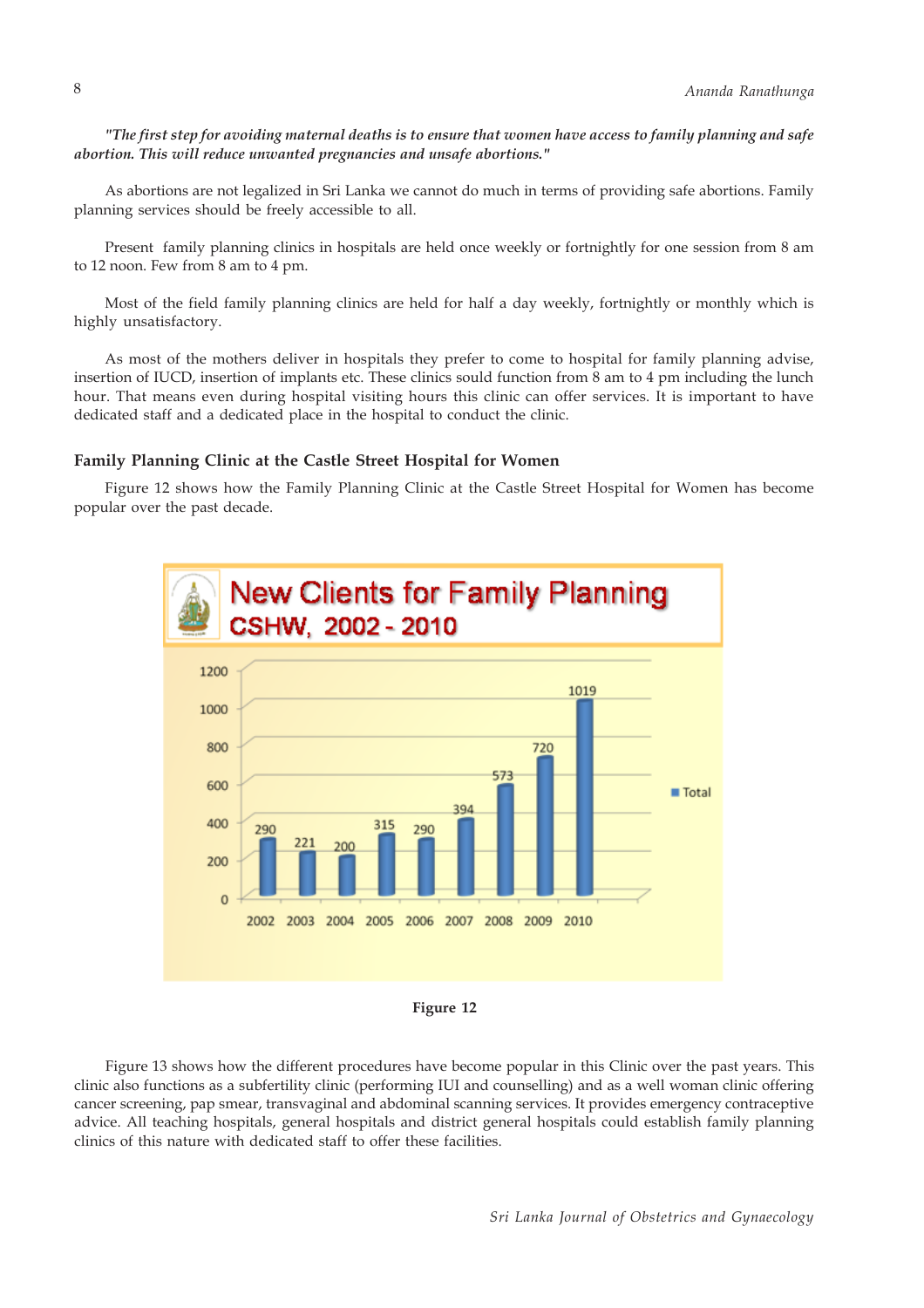| <b>New Clients for Family Planning</b><br>لمحل<br>CSHW, 2002 - 2010<br><b>TEAMS ATTN</b> |               |      |      |      |      |      |               |      |      |      |
|------------------------------------------------------------------------------------------|---------------|------|------|------|------|------|---------------|------|------|------|
|                                                                                          |               |      |      |      |      |      |               |      |      |      |
|                                                                                          | <b>Method</b> | 2002 | 2003 | 2004 | 2005 | 2006 | 2007          | 2008 | 2009 | 2010 |
|                                                                                          | <b>IUCD</b>   | 132  | 84   | 76   | 117  | 126  | 194           | 197  | 323  | 367  |
|                                                                                          | Depo          | 66   | 56   | 65   | 58   | 66   | 67            | 58   | 78   | 111  |
|                                                                                          | Condoms       | 46   | 44   | 26   | 72   | 66   | 72            | 73   | 52   | 67   |
|                                                                                          | <b>OCP</b>    | 46   | 37   | 33   | 68   | 32   | 37            | 63   | 67   | 118  |
|                                                                                          | Implanon      |      |      |      |      |      | 24<br>Aug-Dec | 182  | 200  | 233  |
|                                                                                          | Jadelle       |      |      |      |      |      |               |      |      | 123  |
|                                                                                          | Total         | 290  | 221  | 200  | 315  | 290  | 324           | 573  | 720  | 1019 |



#### **Severe acute maternal mobidity study**

Maternal deaths in teaching hospitals are few in number.

But we see a lot of mothers who are critically ill and recover. Earlier we called them as near miss but now we identify them as cases of severe maternal morbidity. If we can study them on an institutional basis this will provide enormous data to improve our patient management.

**CS audit** - standardized according to Robson's criteria. This will help to identify the ways and means to reduce the CS rates. Figures 14 and 15 show Robson's classification into groups.

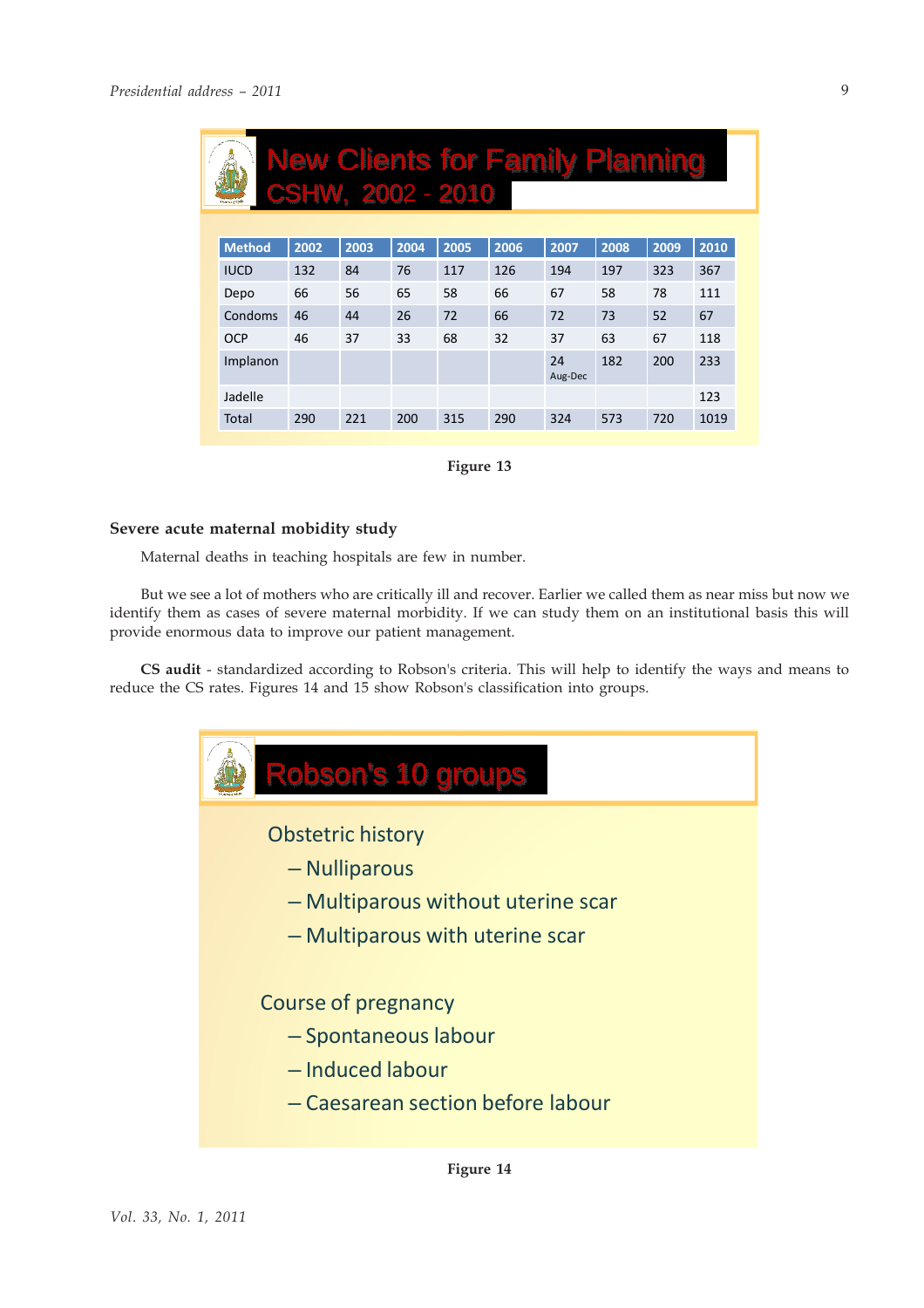|                | Robson's 10 groups                                                                                                                                                     |  |  |  |  |
|----------------|------------------------------------------------------------------------------------------------------------------------------------------------------------------------|--|--|--|--|
| group          | <b>Women Included</b>                                                                                                                                                  |  |  |  |  |
| $\mathbf{1}$   | Nulliparous with single cephalic pregnancy, ≥37 wks gestation in spontaneous labour                                                                                    |  |  |  |  |
| $\overline{2}$ | Nulliparous with single cephalic pregnancy, $\geq$ 37 wks gestation who either had labour induced<br>or were delivered by CS before labour                             |  |  |  |  |
| 3              | Multiparous without a previous uterine scar, with single cephalic pregnancy,<br>$\geq$ 37 wks gestation in spontaneous labour                                          |  |  |  |  |
| 4              | Multiparous without a previous uterine scar, with single cephalic pregnancy,<br>$\geq$ 37 wks gestation who either had labour induced or delivered by CS before labour |  |  |  |  |
| 5              | All multiparous with at least one previous uterine scar, with single cephalic<br>pregnancy, $\geq$ 37 wks gestation                                                    |  |  |  |  |
| 6              | All nulliparous women with a single breech pregnancy                                                                                                                   |  |  |  |  |
| $\overline{7}$ | All multiparous women with a single breech pregnancy including women<br>with previous uterine scars                                                                    |  |  |  |  |
| 8              | All women with multiple pregnancies including women with previous uterine scars                                                                                        |  |  |  |  |
| 9              | All women with a single pregnancy with a transverse or oblique lie, including women with<br>previous uterine scars                                                     |  |  |  |  |
| 10             | All women with a single cephalic pregnancy $\leq$ 36 wks gestation,<br>including women with previous scars                                                             |  |  |  |  |

## **Figure 15**

**Gynaecological cancer screening** - deaths due to gynaecological cancers can be reduced by improving the existing programme to enlarge the coverage of pap smear screening while incorporating new ideas like HPV testing. Taking measures to make the vaccines available, establish colposcopy clinics and organize training.

It is important to maintain a gynaecological cancer registry.

## **Safety and welfare of obstetricians**

Litigation against medical profession is gradually increasing. Quality care ensuring patient safety and adherence to ethical practices are the main deterrent.

In USA out of 33.6 million admissions to hospitals in 1997, 44000 died as a result of medical misadventures.

62% of claims for obstetric cases while 38% on gynaecology care.

They have changed their obstetric and gynaecological practice based on litigation and claims.

Further interviewing of specific changes made showed the seriousness of the impact on O&G practice.

8.3% stopped obstetric practice altogether

2.1% stopped surgery

32.7% stopped practicing vaginal birth after CS

33.1% stopped accepting high risk obstetric patients

37% increase in caesarean deliveries